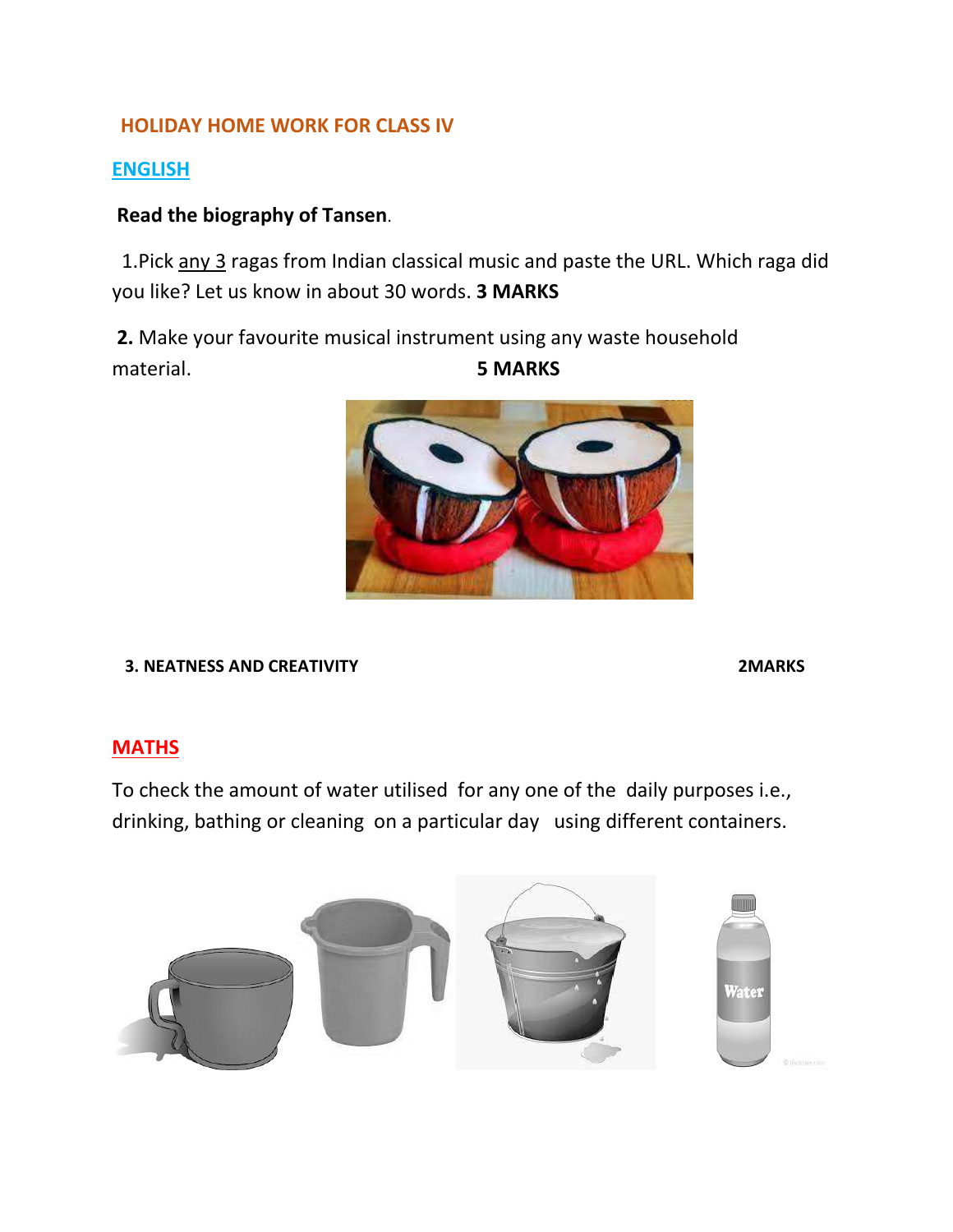Steps:

1. Estimate the capacity of each container.

2. Fill each container to the brim with the help of the measuring cup to find its actual capacity.

3.Complete the table below:

| Container   Estimated capacity   Actual capacity |  |
|--------------------------------------------------|--|
|                                                  |  |
|                                                  |  |
|                                                  |  |
|                                                  |  |

Total marks=10M

```
Rubrics: Presentation=5M
   Creativity= 3M
```
Punctuality= 2M

## **EVS TOPIC: POCHAMPALLY**

Pochampally and the cluster of many villages in Yadadri-Bhuvanagiri district of Telangana are renowned for world-famous Ikat designs and dress materials. Here the threads and colours created by skillful weavers are used in the process of making beautiful sarees and dress materials. Popularly called as the Ikat or Tie and Dye weave, the uniqueness of Pochampally fabric lies in the transfer of design and colouring onto warp, for weaving them deftly together.

**Reading and understanding-** Begin with reading the chapter-23 in the textbook.

- If possible visit Pochampally village/ a cloth shop/ a tailor shop/maggam work shop. Take pictures with them.
- If you or your relative purchases any Pochampally fabric or if you have at home take a picture of that fabric.
- Gather the information on Pochampally under the following heads and present them in the form of a small documentary/ interview/ short video/ short film.